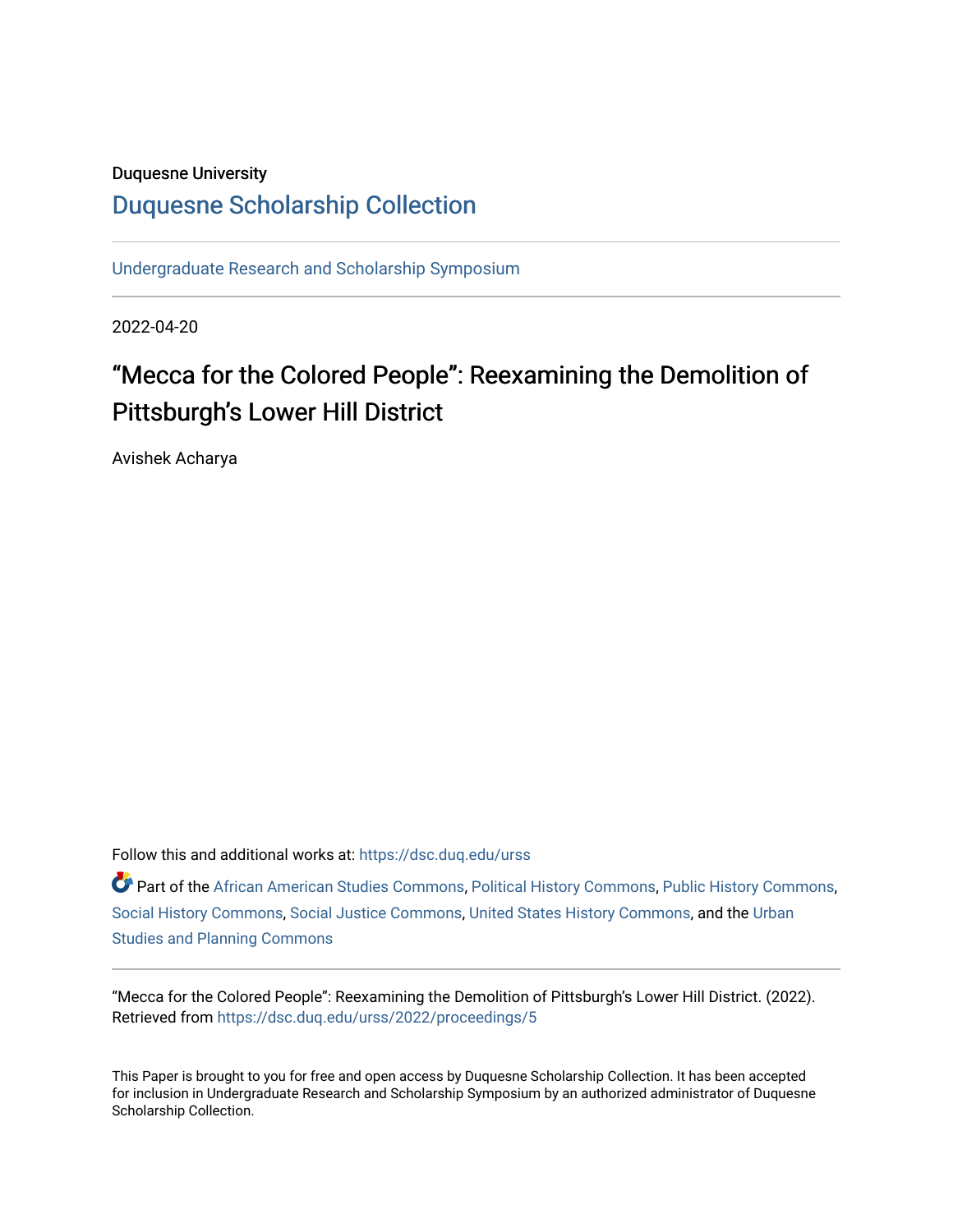## **Title**

"Mecca for the Colored People": Reexamining the Demolition of Pittsburgh's Lower Hill District

### **Abstract:**

The Hill District of Pittsburgh is a neighborhood of national importance, having hosted jazz legends, nationally renowned newspapers, and artists. However, the Hill of today is much smaller than it has ever been; the destruction of the Lower Hill effectively separated the neighborhood from not only another part of the previously collectively one singular neighborhood but separated the neighborhood and its residents from the economic hubs in both down and up town. The wholesale destruction of the Lower Hill District can be attributed to both the national trend of "urban renewal," a series of misguided, often explicitly racist attempts to undo the effect of white flight but also to the local trend of the "Pittsburgh Renaissance". In these trends we can trace a complicit body politic in Pittsburgh, mass evictions of residents, farranging destruction of some of Pittsburgh's historically important landmarks, including what had been by-then the oldest Black church of Pittsburgh. The paper combines both policy and oral history to explore the roots of the rhetoric that led to the evictions, the community's fight to preserve the neighborhood, and the future of both the land and the people who were forcefully evicted. It uses archival research of both the *Pittsburgh Courier* and the *Pittsburgh Post-Gazette* as well research conducted by local and national historians. It was originally published as a class project in a course taught by Dr. Jennifer Taylor, without whose guidance in using local archives was instrumental in establishing the historical trends that led to the destruction, how it played out, and countering narratives about the Lower Hill that have been pervasive and untrue in local accounts of the neighborhood.

#### **Authors Note:**

Growing up in Pittsburgh, the history of Pittsburgh as presented to me was the predominant history of the city which places an outsized importance on white voices over any other. It was well into my teenage years that I learned about the Hill as a neighborhood with rich history. Recent scholarship like *Smoketown* shows how much this history is forgotten in the popular reimagination. While working on this project and finishing it up for the final version of the paper, I have struggled to reconcile telling a history of the Lower Hill as a non-resident, non-Black person. I have tried to highlight the lived reality of the neighborhood residents as it collided with 'big history' but my vision will never match what it was like to experience it oneself. I sought out to explore this history because I felt it was missing from the conversation entirely, I recognize that I have benefited from telling a history that is not my own, for this I expect errors in my account of the history. I apologize for any instances where my blindsides get the better of me. I hope this inspires even one person to get the ball rolling in confronting the legacy of the Destruction of the Lower Hill, especially in confronting the long-lasting legacy of this violent past.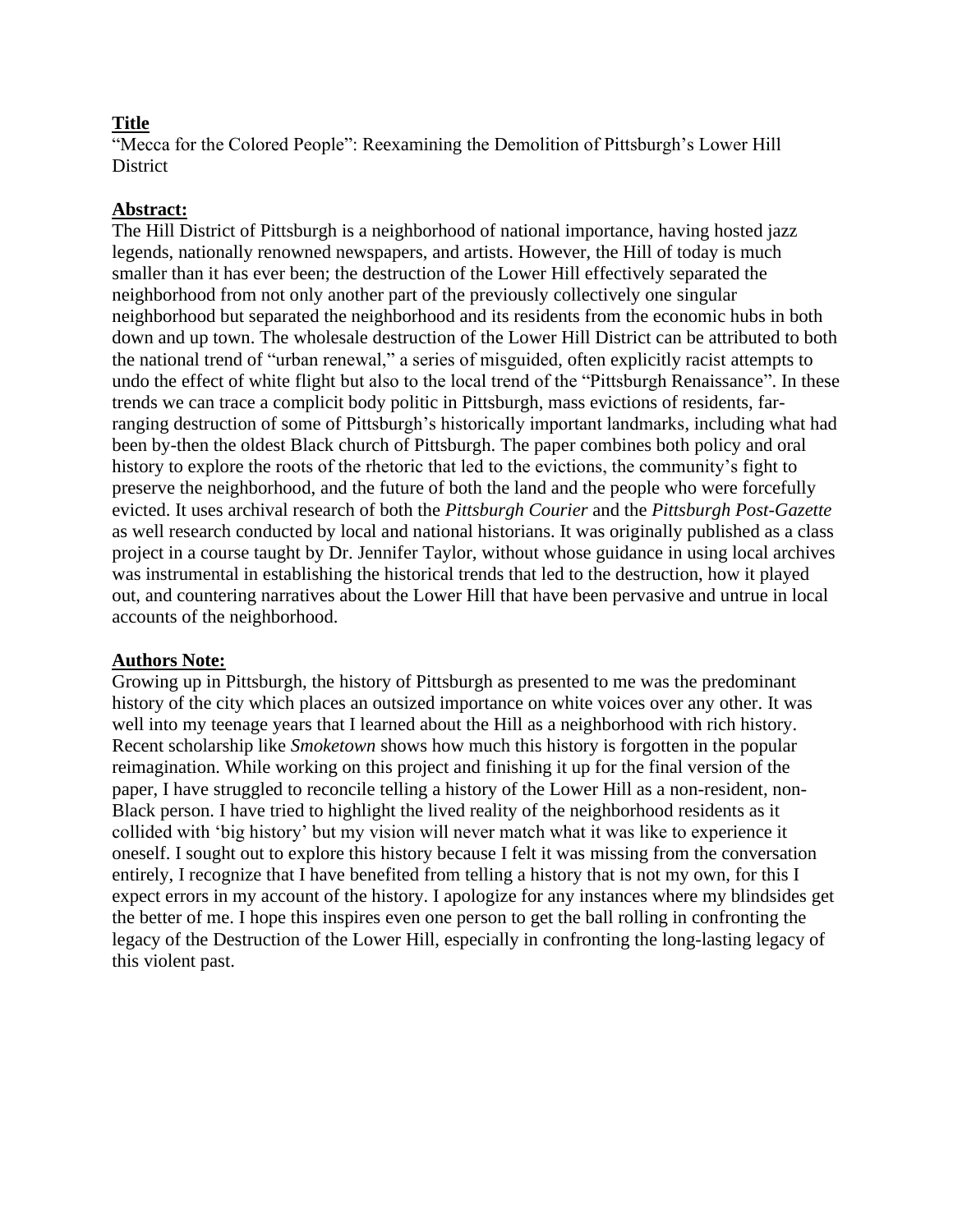# Table of Contents

| Mrs. Burwell's Oral History Account of Neighborhood 4<br>$\bullet$ |
|--------------------------------------------------------------------|
|                                                                    |
| $\bullet$                                                          |
|                                                                    |
|                                                                    |
|                                                                    |
|                                                                    |
|                                                                    |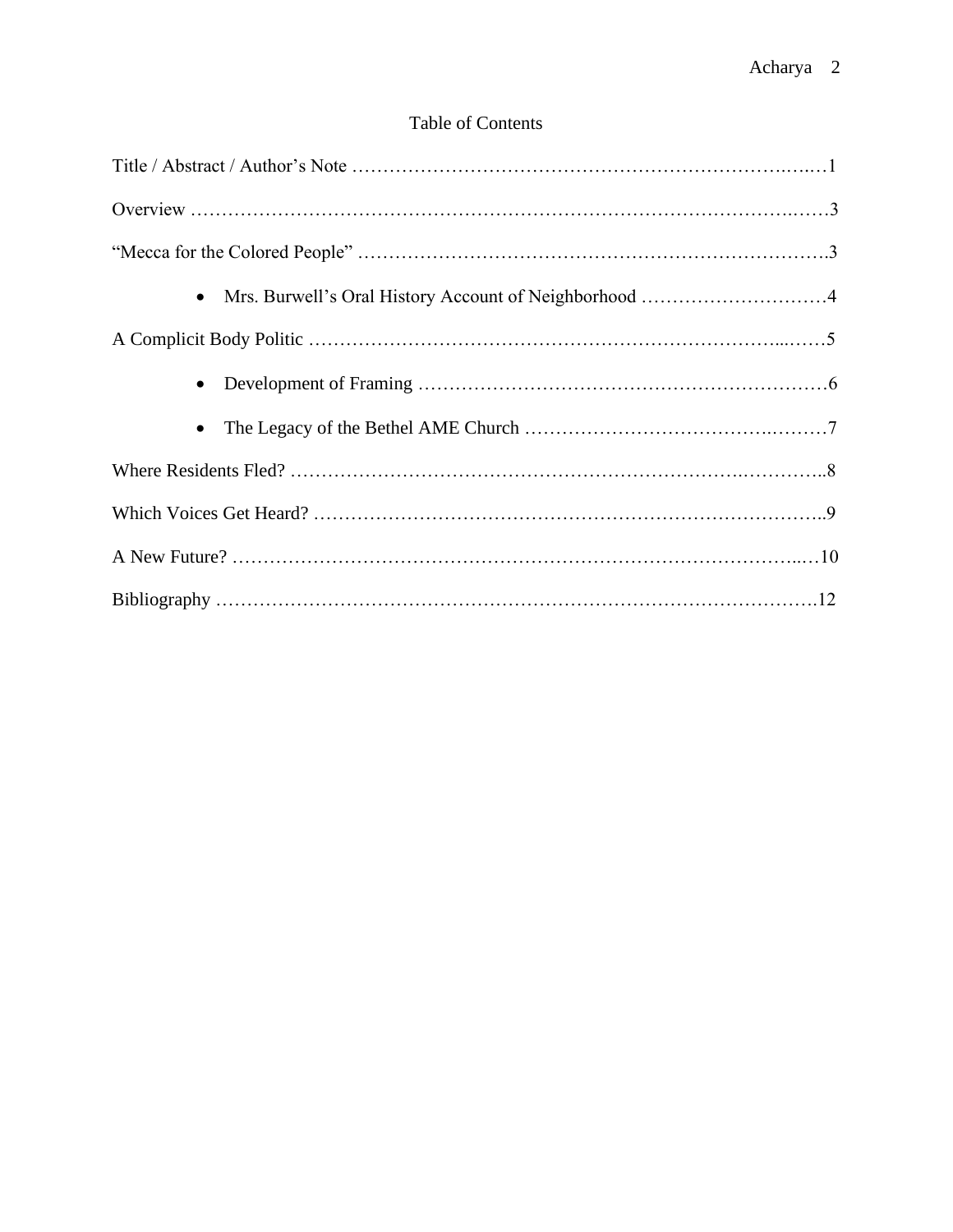#### **Overview**

What now is a vast empty parking lot was once a lively neighborhood full of thousands of people. Pittsburgh's Lower Hill once housed thousands, today it houses the cars of suburbanites following hokey games. It's fate once again thrown unclear with the recent sale of the Pittsburgh Penguins franchise, as the franchise has sole rights to the Lower Hill.

The Hill District is a mixed used, mostly residential neighborhood In Pittsburgh, Pennsylvania. It is important to note that for all of its history, The Hill has been a historically Black neighborhood and it remains so to this day. The Hill had been historically divided into three sections: Lower, Middle, and Upper Hill District. The Lower Hill was demolished in a nationwide wave of 'urban renewal', replaced instead by the Civic Arena which housed the Pittsburgh Penguins before the construction of the PPG Paints Arena rendered it useless. The Civic Arena broke ground on March 12, 1958, opening on September 17, 1961. It was closed on June 26, 2010. Demolition ended in March of 2012. After the demolition of the Civic Arena, the area was conversated to overflow parking for the new arena. At present, it sits empty.

#### **"Mecca for the Colored People"**

Before the bulldozers came bearing down, the Lower Hill was remarkable in its utter unremarkable-ness. Similar to most pre-world war 2 development, it was a mixed use development with dense walkable housing, streets lined with shops community centers, churches, apartments, and houses. Shops, often with housing on upper levels and commercial use on the bottom, lined up Wylie and Centre Avenue much as it does in present-day Hill District. The Lower Hill was situated directly up the proverbial hill from Downtown, providing the necessary economic opportunity and link to the rest of the city.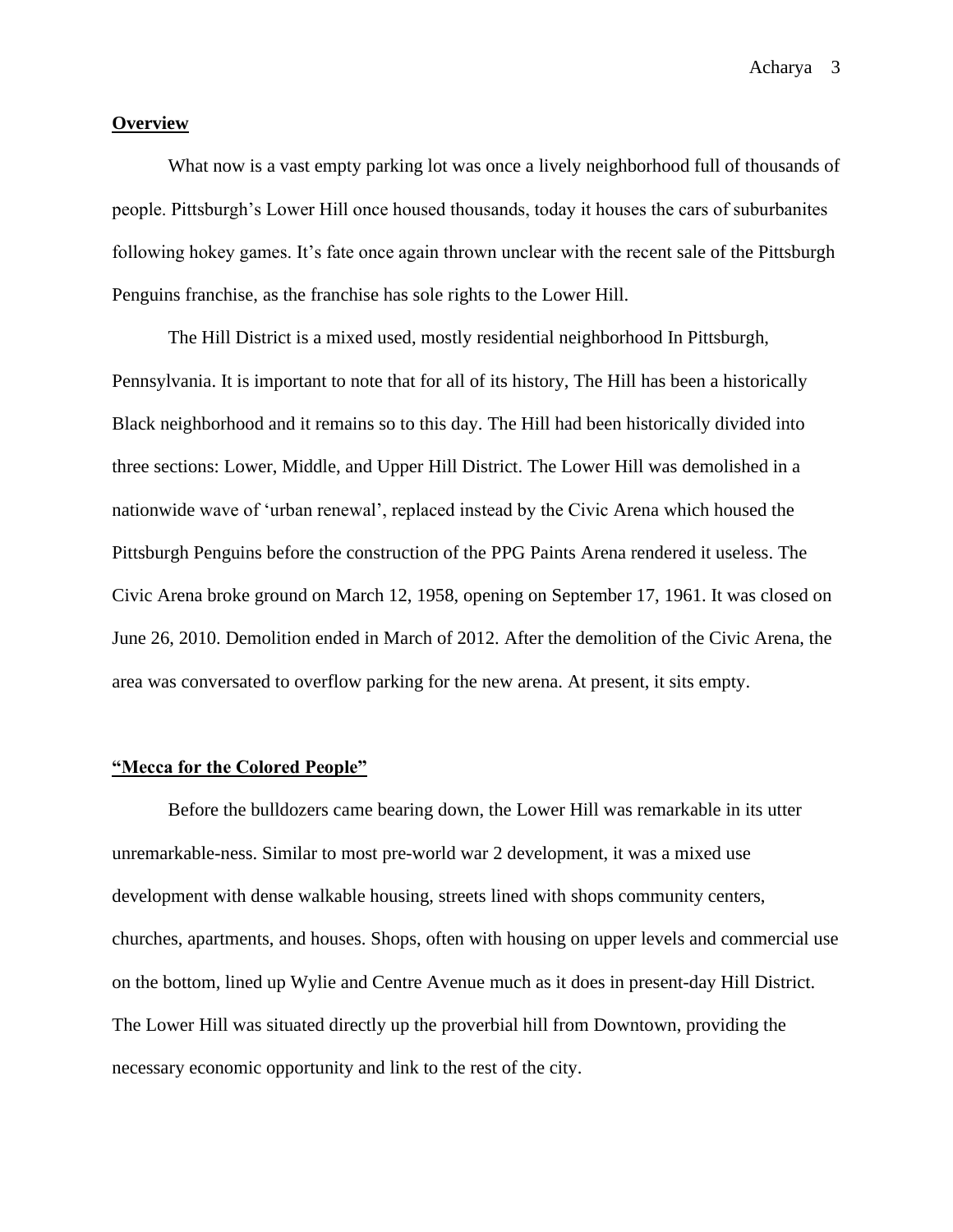In an effort to understand what the Lower Hill was like for the residents who called it home. The Lower Hill was covered by the press as a slum for much of its life, however some rare accounts provide a better picture. An oral history account of the Lower Hill was recorded for the Pittsburgh Courier by John Clark in 1962 when he interviewed Mary Burwell. It is with Mrs. Burwell's recollection that we are able to see the dichotomy of the coverage versus how the neighborhood was experienced by people living in it. Going as far as describing it as a "mecca for the colored people at the time"<sup>1</sup> Mrs. Burwell remembers the business in the Lower Hill, the residents who made up the neighborhood, and the day to day of living in the neighborhood.



However, by the time urban renewal hit Pittsburgh, and enchanted the elites of the city, the "Pittsburgh Renaissance" became obsessed with the notion of redeveloping the Lower Hill. A hegemonic view of the Lower Hill emerged. Black and White leaders alike condemned the neighborhood as a slum. The mostly white *Pittsburgh Post-Gazette* was joined by the *Pittsburgh Courier* in encouraging redevelopment of the Lower Hill. The neighborhood would soon be labeled a slum in need of clearance. Mrs. Burwell directly challenges this notion as she recalls

<sup>&</sup>lt;sup>1</sup> Clark, "Down memory lane" 34.

<sup>2</sup> Harris *Pittsburgh police van.*

<sup>3</sup> Harris *Dickson Bros.*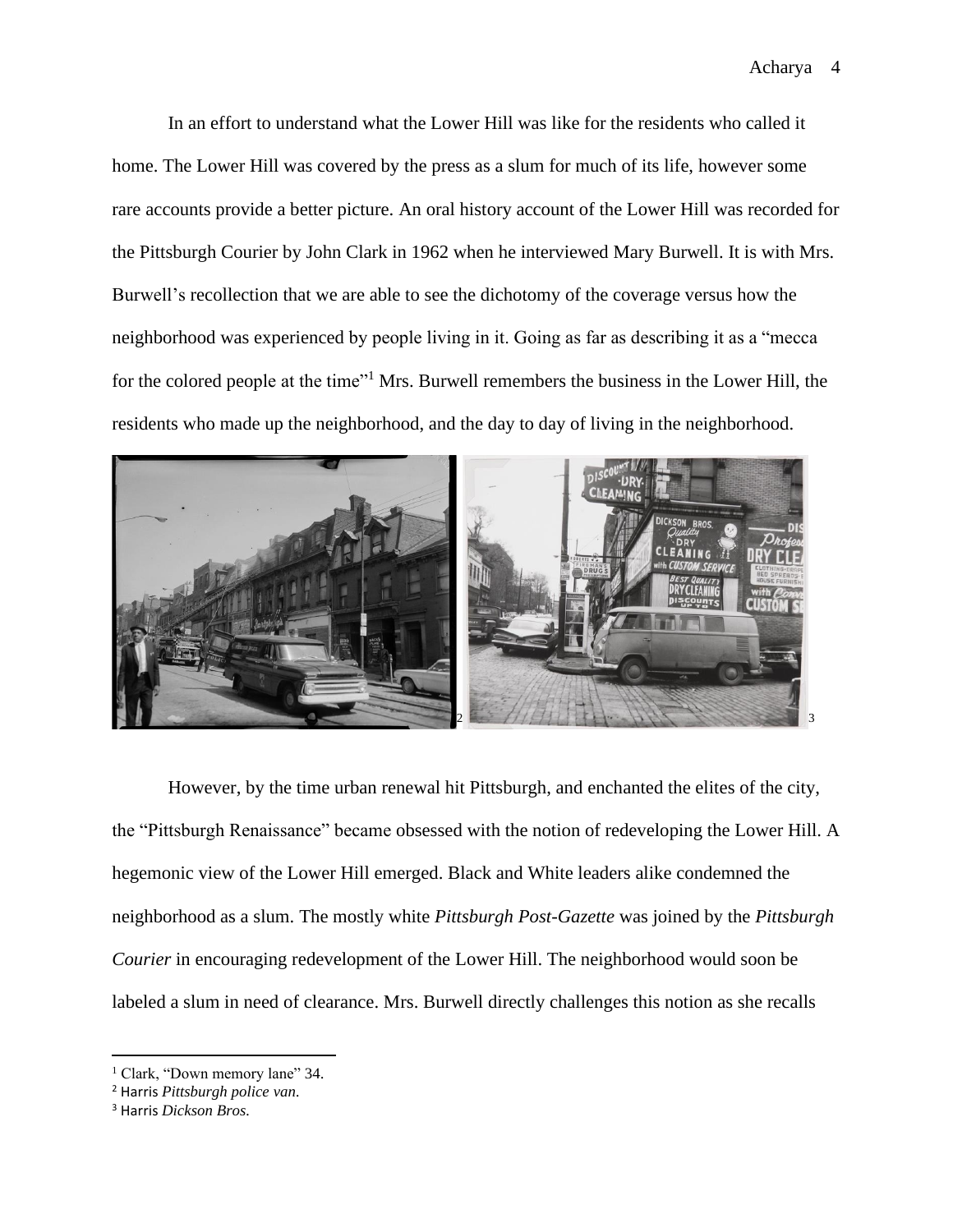that, "some people have the idea that the 'Lower Hill' was a slum area, always. This is not so. Some of the finest colored and white people lived in that section. This I know". Mrs. Burwell, and the thousands of others were unsuccessful in challenging this notion, the Lower Hill was doomed for demolition.

#### **A Complicit Body Politic**

Recent scholarship has noted that more than 8,000 people were left to flee after the demolition of the Lower Hill for construction of the arena.<sup>4</sup> The question that calculation begs is how the city came to the conclusion to evict as large a population as 8,000 people. One of the first considerations that must be made is the national trend of 'urban renewal'. Urban renewal was a guise that let politicians demolish old neighborhoods, often majority Black due to the recent white flight to the suburbs, to not only add space for the construction of new highways to carry said white suburbanites but to create spaces for suburbanites to enjoy city amenities. In Pittsburgh, it became the aforementioned "Pittsburgh Renaissance". The Pittsburgh Renaissance, as noted by historian Mark Whitaker, was a top-down social phenomena.<sup>5</sup> The city's elite were enchanted with 'redeveloping' old neighborhoods in the style of the modern 1960s.

Aided in their push were the media narrative. The second factor to consider is the extent to which the media did not challenge the notion of the Lower Hill as a slum. Both White and Black press in Pittsburgh became enamored with the redevelopment scheme of the Lower Hill, describing the area as blighted. In 1954, the *Pittsburgh Courier*, a historically Black newspaper, celebrated that "the Lower Hill, long considered the shame of Pittsburgh; and just a step from the newly revamped Golden Triangle, will have its face lifted".<sup>6</sup> A year before, the Pittsburgh Post-

<sup>&</sup>lt;sup>4</sup> Klein, "The Hill District" 1.

<sup>5</sup> Whitaker, *Smoketown* 314.

<sup>6</sup> "Arena to Replace Worn Out Homes in Third Ward" A9.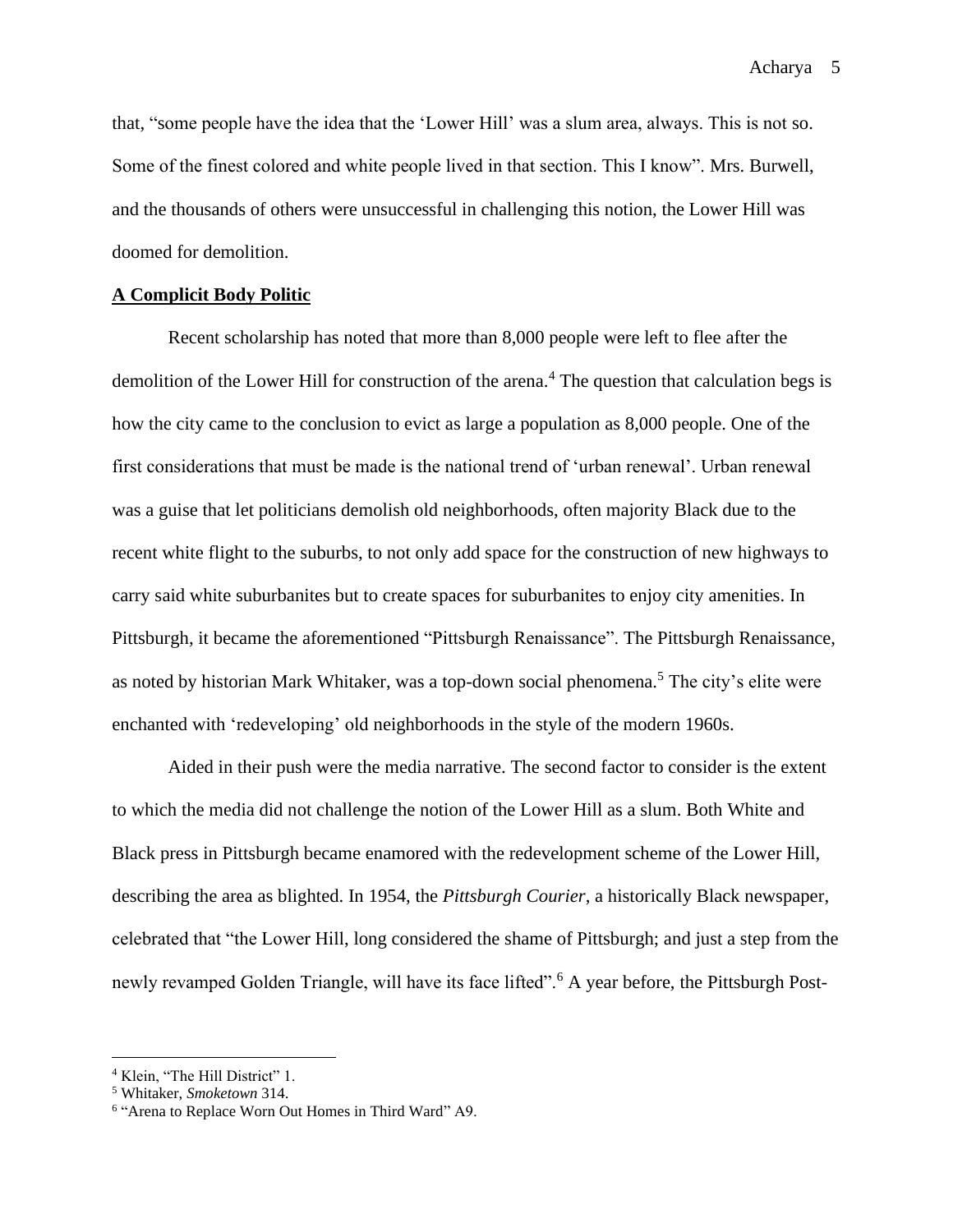Gazette, a mostly white newspaper, described the neighborhood has a "tinder box of blighted dwellings".<sup>7</sup> Such descriptions were common in characterizing the Lower Hill before the construction and during the eviction of residents. Residents who protested the demolition were rarely highlighted, instead the press grew fixated with the idea of a redeveloped Hill District.

# na to Replace rei ut Homes ird Ward. Less Residents Per Acre in Poorer Districts Is One Goal in Razing Lower Hill to Build Amphitheatre

Simply put, a mix of elites with overwhelming power clamoring for redevelopment, spurred by the hegemonic media view of neighborhoods like the Lower Hill, with no real input from the residents of such neighborhoods made the possibility of eviction via eminent domain a reality. These historical trends, combined with anti-Black racism proved a combination too strong for the community to overcome. Demolition became inevitable.

After initially being welcoming of the "Pittsburgh Renaissance" sweeping the city at the time, Black leaders and community organizers soon realized what this renaissance would mean

<sup>7</sup> "June 30, 1953" 9a.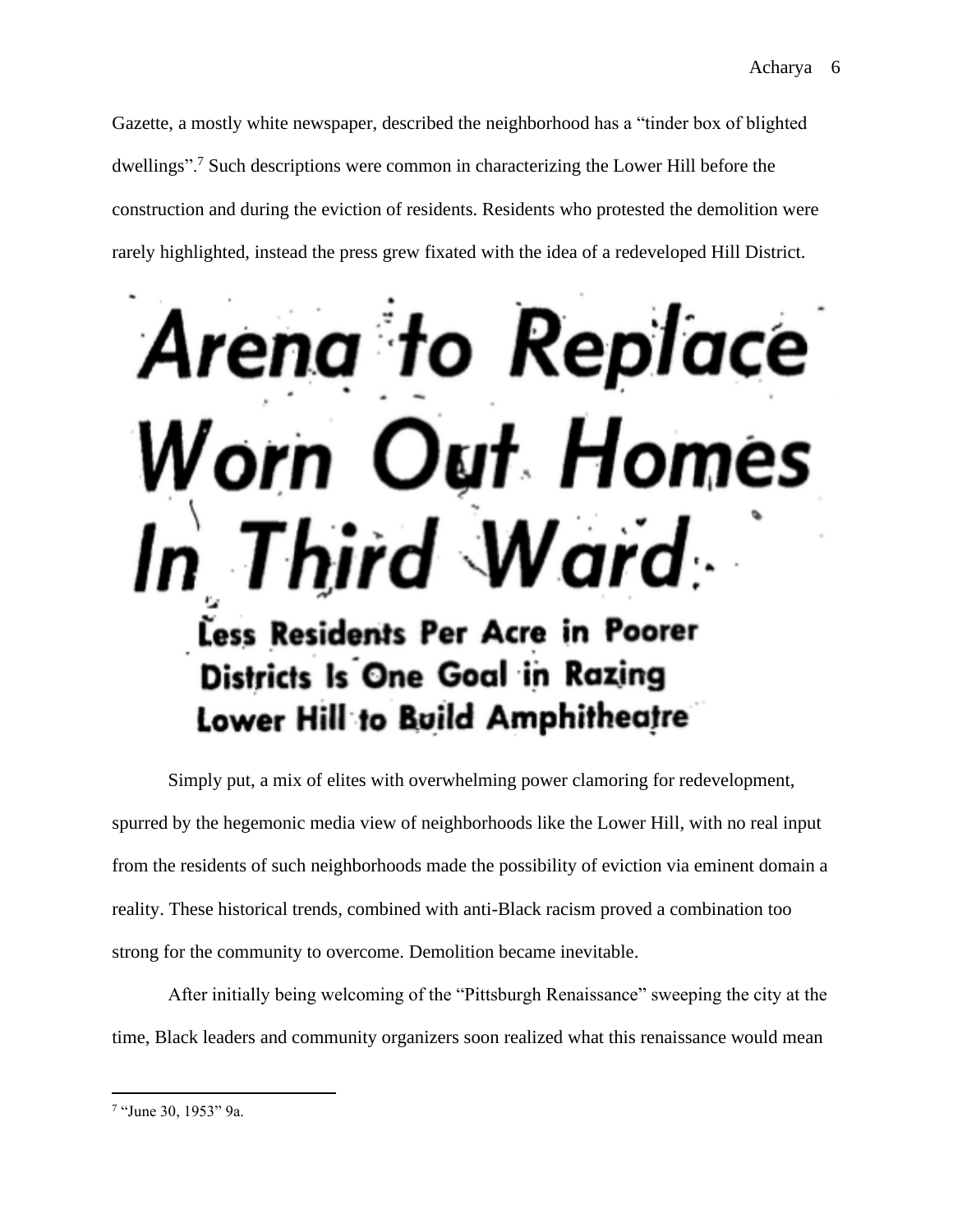for the Lower Hill. The historic buildings would soon be demolished, and thousands would find themselves resettling in lower income areas, most lacking the same access their old neighborhood presented plenty. One such strong example if this is again from *Smoketown*, which describes the frantic nature of the development. Whitaker describes the chaotic nature of the development, residents were often not informed of demolitions and the frantic search to save the Bethel AME church of the Lower Hill. Petitioners got to work getting signatures to appeal to the Urban Redevelopment Authority of Pittsburgh (URA). In the panic, the petitioners were not informed that the petitioners couldn't stop the demolition of the church. The truth, as Whitaker points out, was that the URA itself had little to no say in the process of 'redevelopment', most of the project after being approved by the city council was spearheaded by the billionaires in the city, RK Mellon at the forefront of this 'renaissance'. What had been Pittsburgh's oldest Black church now lie in ruins. Charles "Tennie' Harris was present at the scene for the demolition.



<sup>8</sup> Harris, *Demolition of Bethel AME Church.*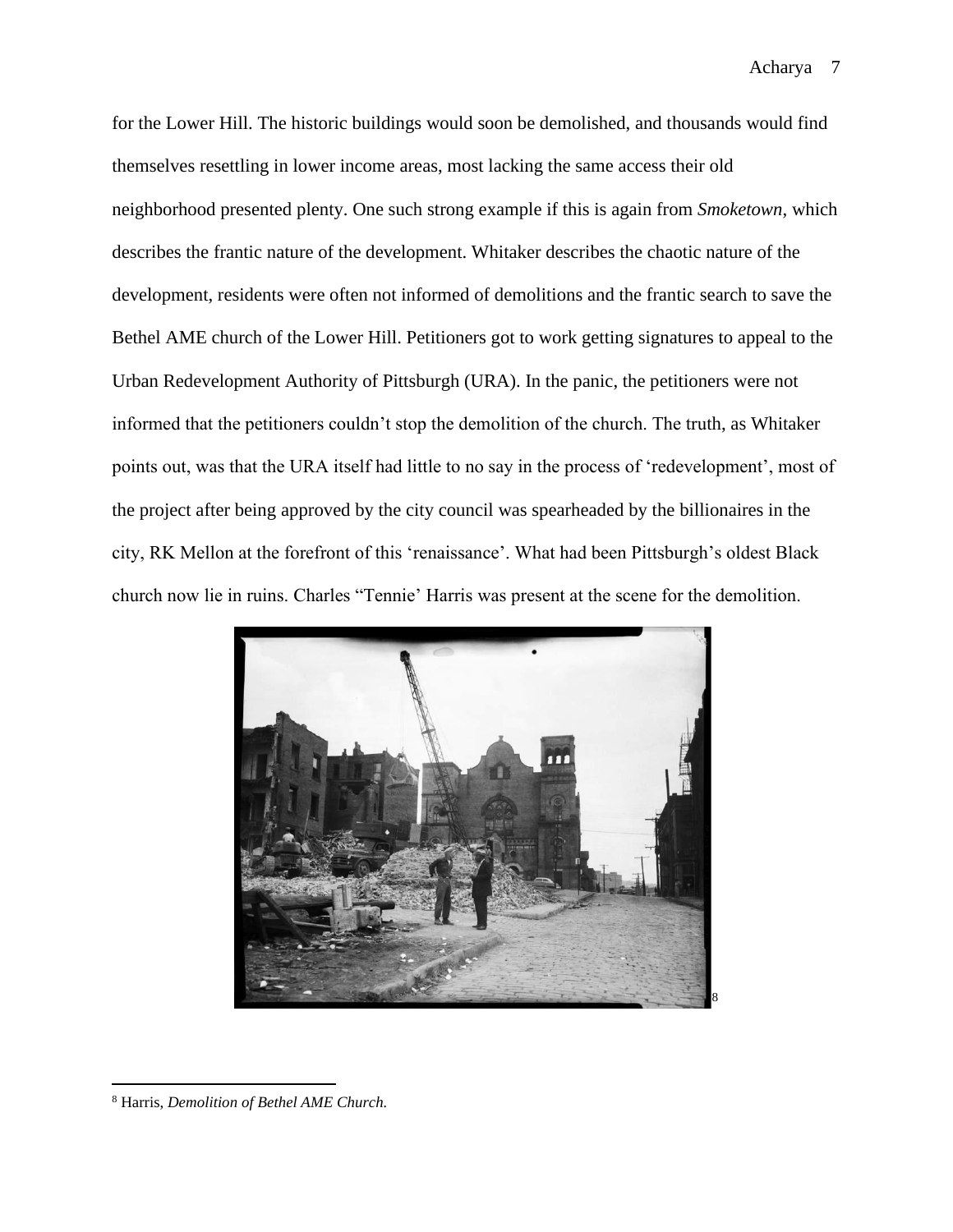#### **Where Residents Fled?**

When demolition came to the doorsteps of residents of the Lower Hill, it became clear how chaotic the process of demolition would be. The sheer number of households that would experience demolition is hard to conceive. The entire neighborhood was uprooted. There are multiple governments whose constituents are less than that figure in Alleghany County today, which begs the question of what happened to the residents of the Lower Hill.

First the trauma of the demolition cannot be understated, as will be explored in the next section of the paper, the demolition of not only housing but the culture was the "most devastating thing that ever happened to the black community".<sup>9</sup>

In their book *Race and Renaissance: African Americans in Pittsburgh since World War II*, Trotter and Day trace the movement of residents of the Lower Hill. They note that not only was the demolition a traumatic experience but that the demolition pushed people out into other neighborhoods where further segregation became exacerbated. Furthermore, many residents were pushed into neighborhoods that lacked the same opportunities of movement and into spaces lacking basic amenities in housing units. Some neighborhoods include Homewood-Brushton, East Liberty, the remainder of the Hill District, and some outer boroughs in the East End. All of these neighborhoods became further segregated as white flight occurred with the influx of the new residents. These trends can be felt at present, none more so than in East Liberty. A neighborhood defined by segregation, movement of the Lower Hill residents, and a modern wave of gentrification fueling mass movement once again. As such, movements of present can be

<sup>9</sup> Trotter and Day, *Race and Renaissance* 71.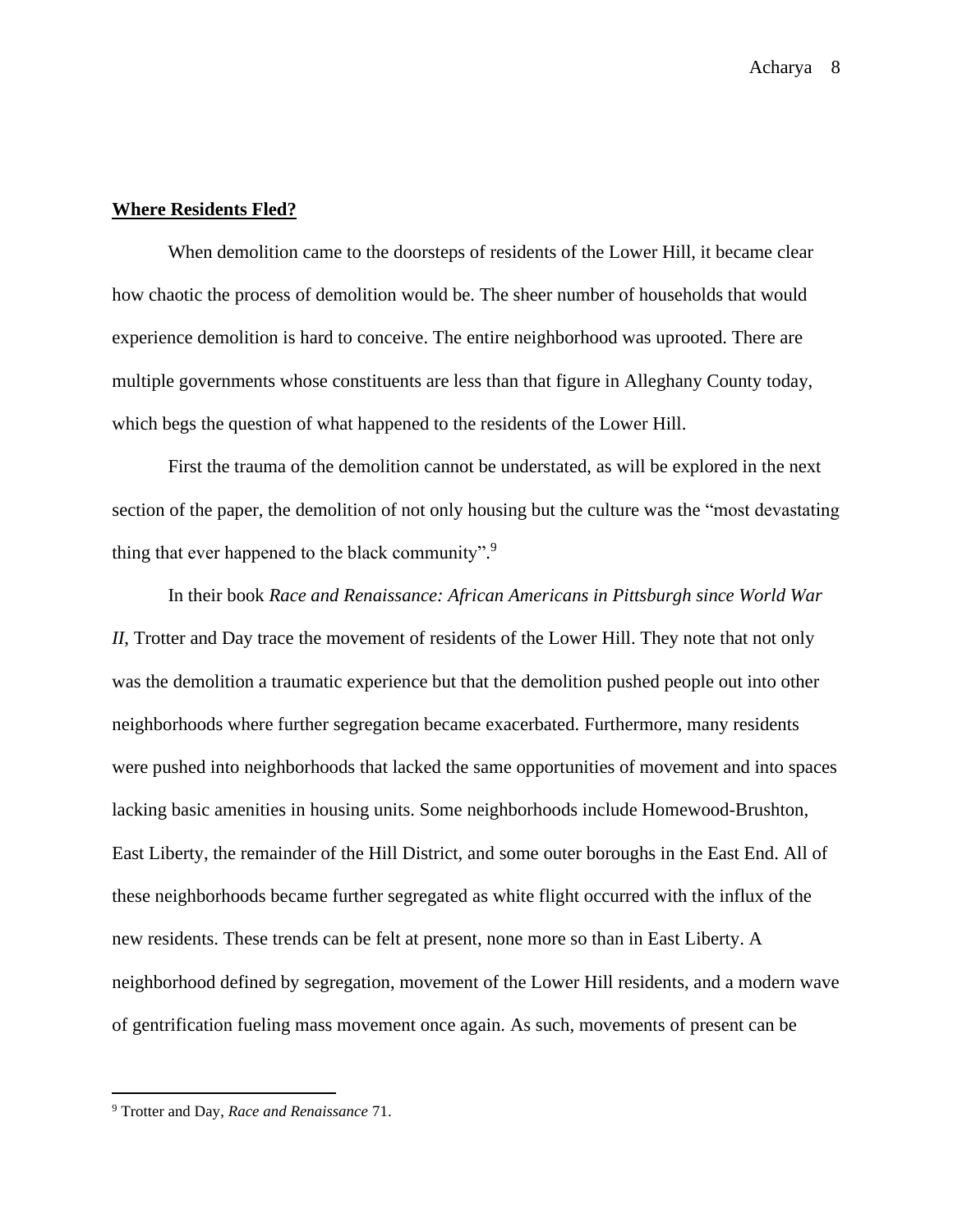traced to movements of the past. The demolition of the Lower Hill can also be felt by the history that was lost in the wholesale destruction of a neighborhood.

#### **Which voices get heard?**

When one looks at the state of urban America, it is littered with highways and underpasses. From Robert Moses designing bridges to be too low for busses to reach Black neighborhoods to the mess of highways separating the Hill from Downtown Pittsburgh are part of the same collective story. It is easy to see these highways as a development pattern and think they are permanent. However, urban renewal came and went., to discount the blow to it during its peak is erasure which made demolition possible in the first place. One of the most telling parts about the way the community viewed the development of the Civic Arena is look at what followed construction. A citizen group organized to put up a billboard "as an emblem of their defiance".<sup>10</sup>



This billboard was more than its simple message. On its face it is an appeal to stop all future development from encroaching on The Hill, but the position of the billboard is also quite

<sup>10</sup> Whitaker, *Smoketown* 321.

<sup>11</sup> Harris *Attention.*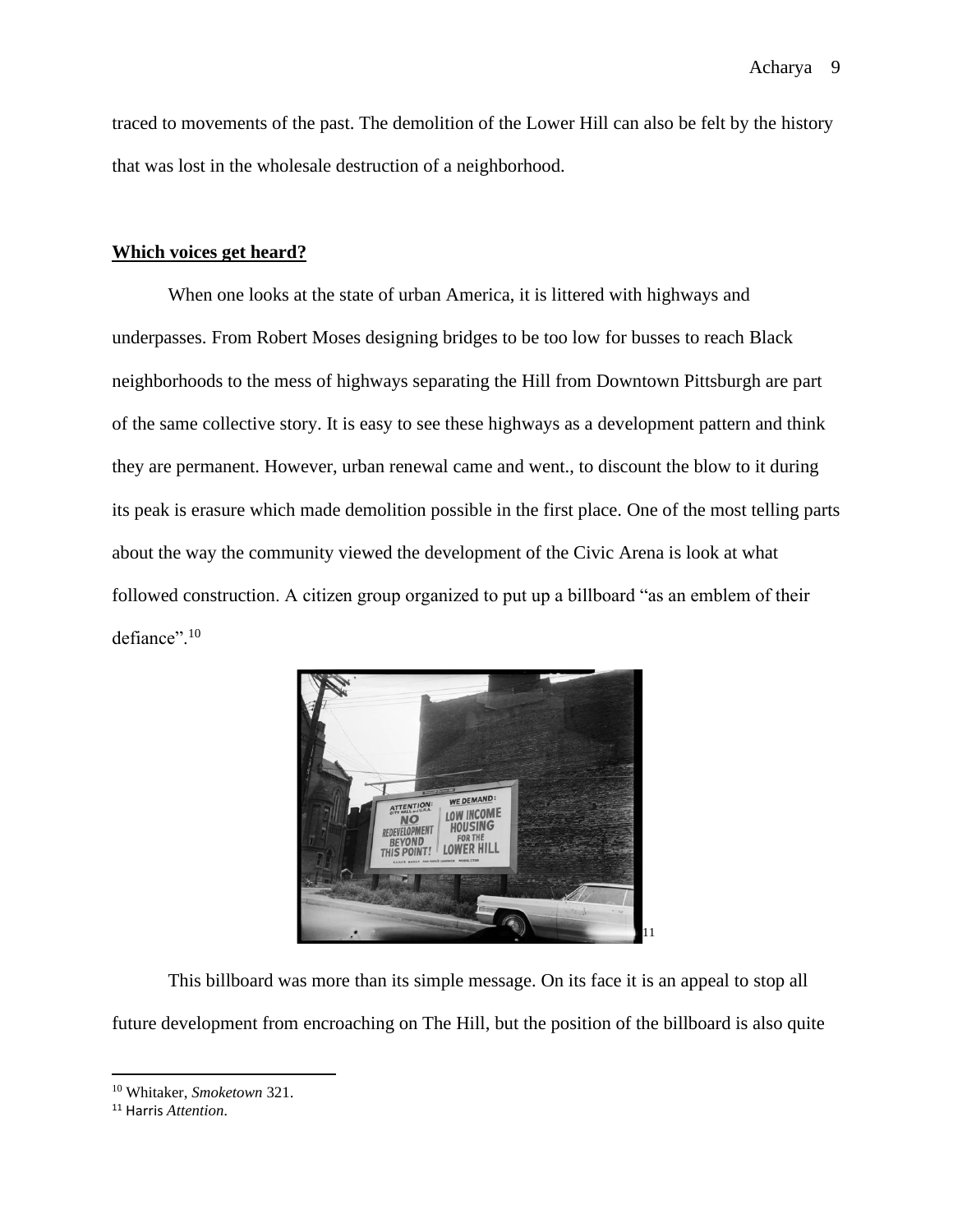significant. It was placed at the end of what was now the end of the Hill District, it focused towards the Civic Arena and towards downtown. Downtown, where politicians for the county and city both worked. It was an explicit effort to drive down home the community response of stopping all future development and criticize the already 'developed' parts of the Lower Hill. However, such actions after the fact are not to say that the community did not resist during the construction and before it.

#### **A New Future?**

The reality of 'redevelopment' was not acknowledged for years following demolition. The stories of those who lived, worked., and built lives in the Lower Hill are rare to find. It is telling that two years after the opening of the arena the Pittsburgh Courier published an article celebrating the construction, they quote the executive director of Alleghany Conference on Community Development, Edward J. Magee, "The new Lower Hill will provide a modern, attractive residential area for 'returnees' to the city".<sup>12</sup> For years following the construction, then subsequent eviction of thousands of residents, the benefits of the Civic Arena was touted. Paying little attention to the community it displaced and the wholesale eviction of its residents.

But of course, the Civic Arena is no more. Left in its wake is a vast parking lot. Sweltering in the summer heat as it creates an urban heat island effect on nearby neighborhoods, including the Middle Hill next door, and sustaining piles of winter snow well into spring heat. The parking lots which once housed 8,000 people rarely serve as even overflow parking at present. However, with the sale of the Pittsburgh Penguins, the control of the entirety of the Lower Hill will transfer to a new owner. With this comes the possibility of regaining some sense

<sup>&</sup>lt;sup>12</sup> Molinaro, "Lower Hill Presents Challenge" 3.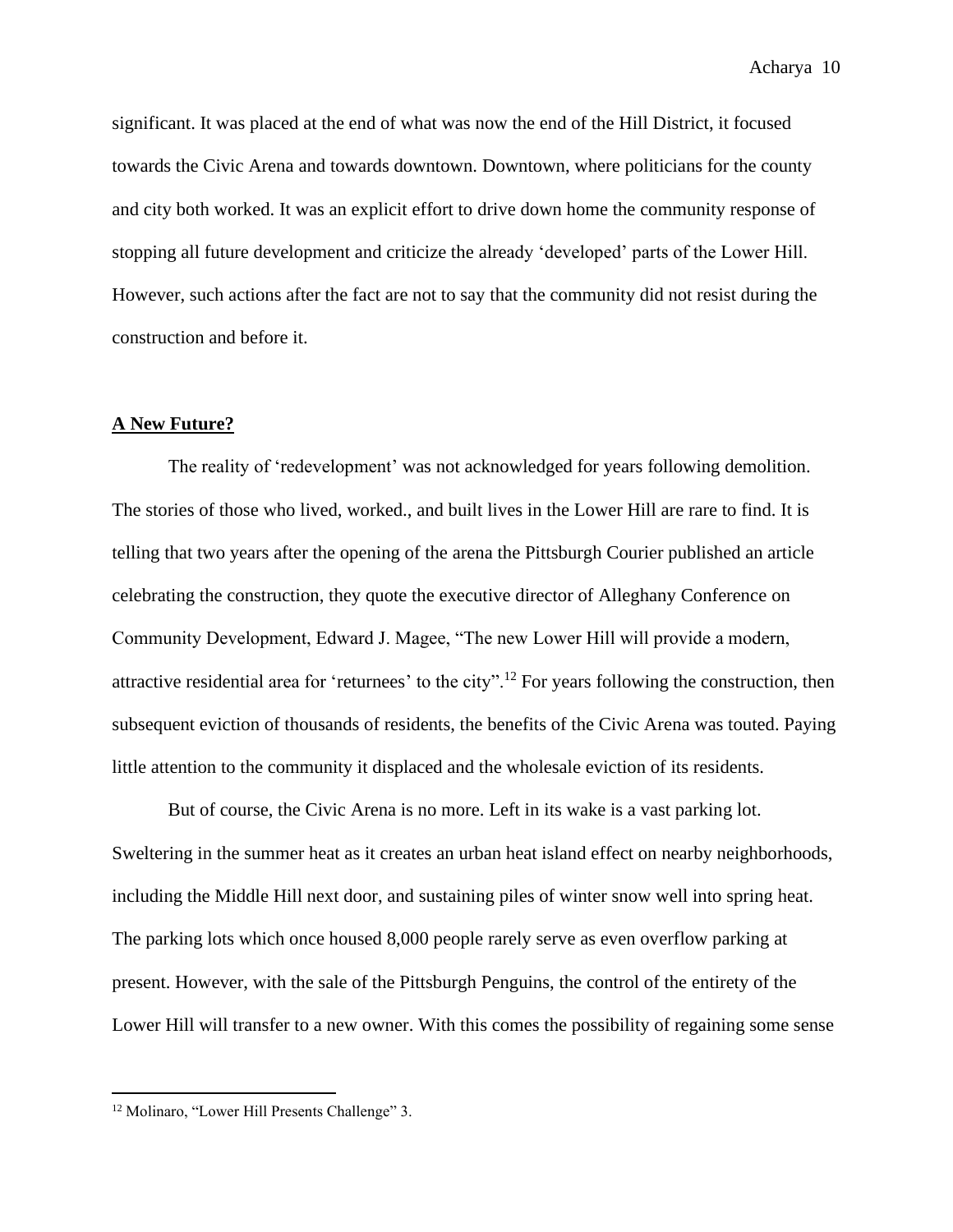of community, to create a more inclusive Hill District. One that engages with the residents of the Hill, to ask what is needed in the community and the best use for the land to serve the community. A new opportunity like this only comes once in a generation.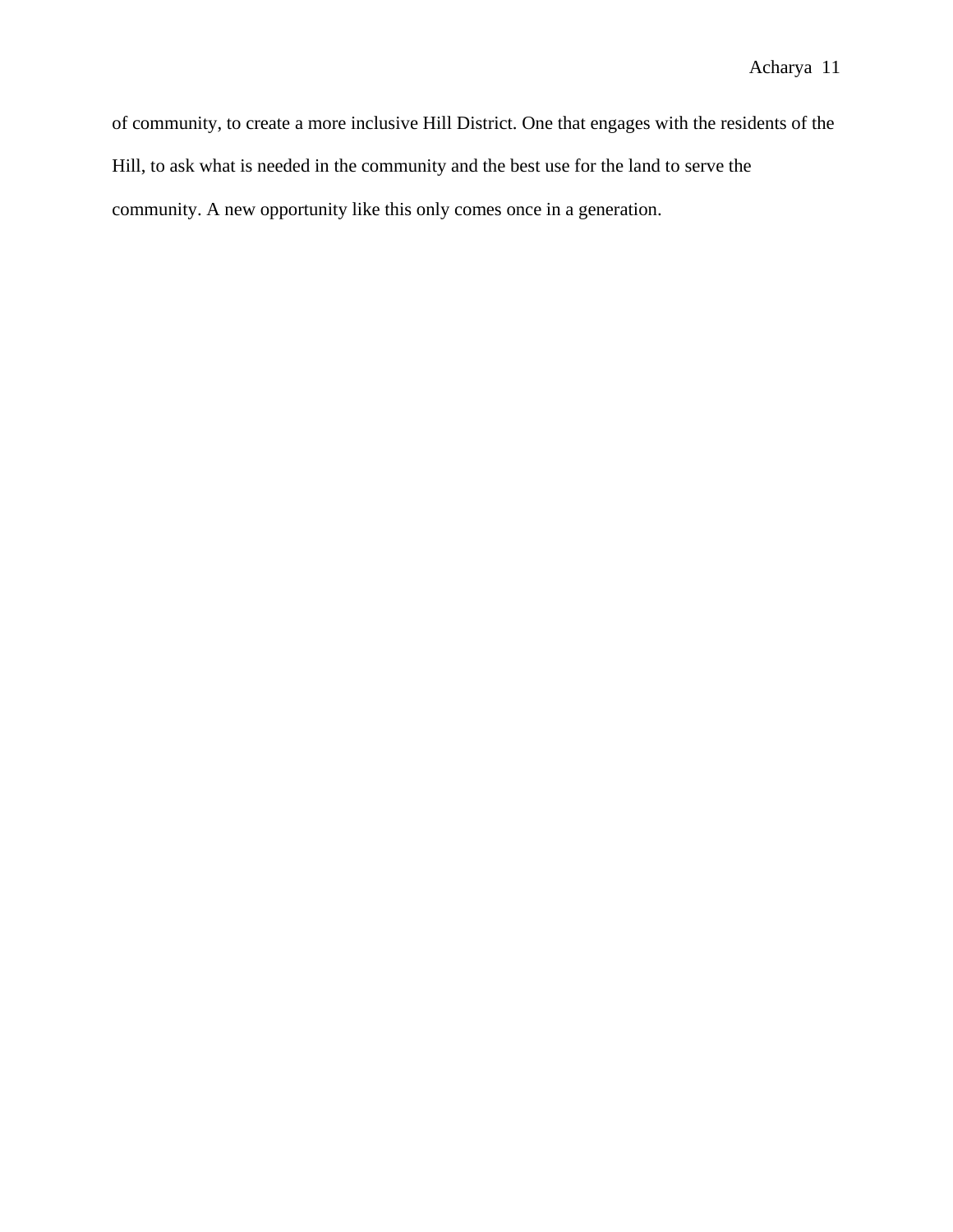#### Bibliography

"June 30, 1953 (Page 25 of 56)." 1953. *Pittsburgh Post-Gazette (1927-2003)*.

- "Arena to Replace Worn Out Homes in Third Ward: Less Residents Per Acre in Poorer Districts is One Goal in Razing Lower Hill to Build Amphitheatre." 1954. *Pittsburgh Courier (1950-1954)*, Jan 16, 1954.
- Clark, John L. 1962. "Down Memory Lane: Mrs. Burwell Recalls Days of Lower Hill." *Pittsburgh Courier (1955-1966)*, Feb 24, 34.

Harris, Charles. *Billboard inscribed "Attention: City Hall and U.R.A. No Redevelopment Beyond This Point! We Demand Low Income Housing for the Lower Hill, C.C.H.D.R., N.A.A.C.P., Poor People's Campaign, Model Cities," at Crawford Street near intersection of Centre Avenue, Hill District.* 1969. Black-and-white: Kodak safety film. 4 \* 5 in. Carnegie Museum of Art, Charles "Teenie" Harris Archive, [https://collection.cmoa.org/objects/48e8a97d-8992-45ed-a473-e12e16c83d2c.](https://collection.cmoa.org/objects/48e8a97d-8992-45ed-a473-e12e16c83d2c)

- Harris, Charles. *Dickson Bros. Dry Cleaning at the intersection of Centre Avenue and Roberts Street in the Lower Hill.* 1960-75. Black-and-white: Gelatin silver print. 7  $*$  10 in. Carnegie Museum of Art, Charles "Teenie" Harris Archive, [https://collection.cmoa.org/objects/4aeb3e4b-c29e-43cb-8ab8-62cc24294ab9.](https://collection.cmoa.org/objects/4aeb3e4b-c29e-43cb-8ab8-62cc24294ab9)
- Harris, Charles. *Demolition of Bethel AME Church, Wylie Avenue and Elm Street, Lower Hill District*. 1957. Black-and-white: Kodak safety film. 4 \* 5 in. Carnegie Museum of Art, Charles "Teenie" Harris Archive, [https://collection.cmoa.org/objects/ec22337b-f492-](https://collection.cmoa.org/objects/ec22337b-f492-4d83-a0f8-44775c64efc8) [4d83-a0f8-44775c64efc8.](https://collection.cmoa.org/objects/ec22337b-f492-4d83-a0f8-44775c64efc8)
- Harris, Charles. *Pittsburgh police van, and fire truck with ladder in front of Hartzenberg's store, with smoke coming out of top floor, next to Shulman's Super Market with Mack's Place*